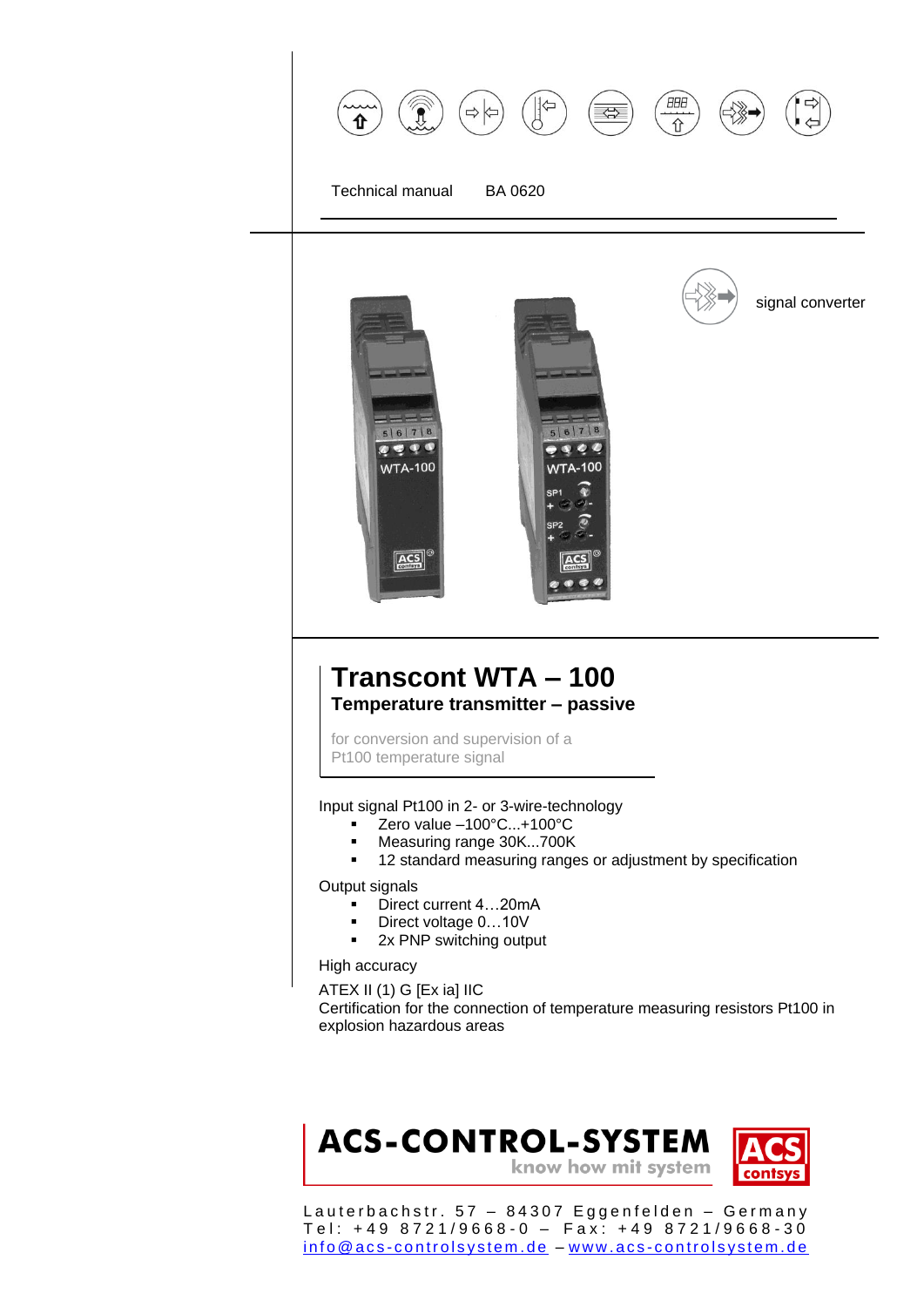### **Index**

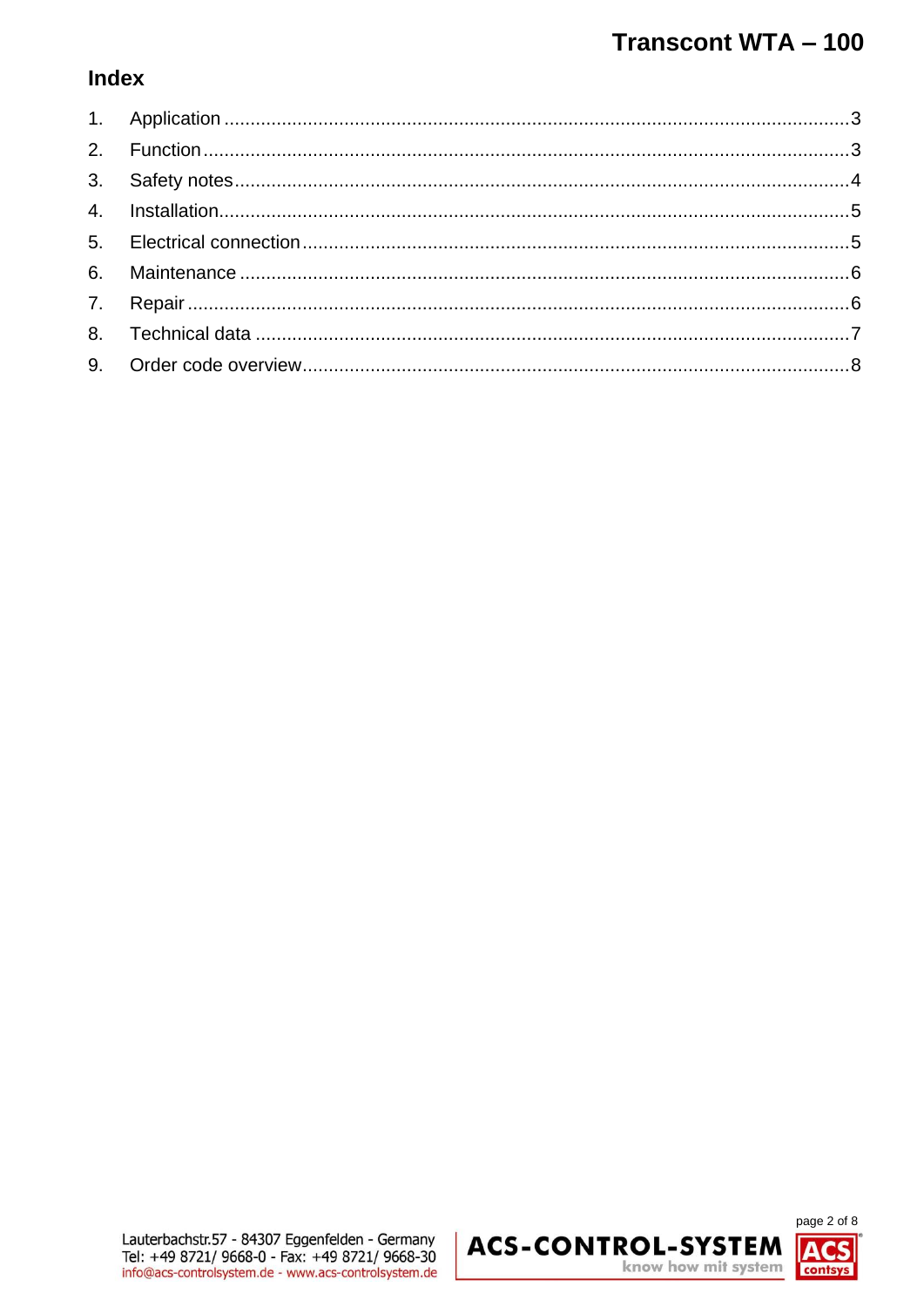### <span id="page-2-0"></span>**1. Application**

The passive temperature transmitter **Transcont WTA – 100** is used, to linearize Pt100 temperature signals in the range from –100°C to +600°C with a measuring span between 30 Kelvin and 700 Kelvin and to convert it into an electrical standard signals 4...20mA resp. 0...10V.

In the variants type AS resp. BS, two per potentiometer freely adjustable, overload and short circuit protected PNP switching outputs are integrated. Thus in many applications the use of separate evaluation devices are not necessary.

For the connection of temperature measuring resistors Pt100 in explosion hazardous areas, the device is equipped with a intrinsically safe supply and signal circuit ATEX II (1) G [Ex ia] IIC.

### <span id="page-2-1"></span>**2. Function**

#### **Measuring principle**

The connected resistance proportional electrical Pt100 voltage signal is measured by the evaluation circuit, linearized, adjusted according to the factory settings and transmitted to the output signal 4...20mA or 0...10V.

#### **Function supervision**

The device is equipped with a function supervision.

The voltage signal of the Pt100 is monitored continuously. At wire break resp. wire short circuit a fail information is generated at the 4...20 mA resp. 0...10V output signal.

At wire break the output signal rises up to 21,7 mA resp. 10,85 V, at wire short circuit the output signal falls to 3,55mA resp. 0V.

At a short circuit between terminals 5 and 6 the device will operate in 2-wire-connection.

#### **Signal evaluation – PNP switching outputs**

There are two per potentiometer freely adjustable, overload and short circuit protected PNP switching outputs integrated, for which the safety function (minimum resp. maximum safety) can be freely set.

The limit value can be adjusted by a front sided potentiometer according to the output signal using a helping voltage that can be measured at the front sided measurement sleeves. The voltage difference 0,2V at the front sided sleeves equals the output zero signal 4mA resp. 0V and the voltage difference 1,0V at the front sided sleeves equals the output end signal 20mA resp. 10V.



The voltage difference between the front sided sleeves for a needed limit value can be calculated.

$$
Ux = 0, 2V + \left(\frac{0.8V}{(Ts - Tz)} \times (Tx - Tz)\right)
$$

with

 $Ux =$  voltage difference to be adjusted at the front sided sleeves

 $Tx = needed$  temperature limit value

 $Tz =$  factory set temperature zero value (zero)

 $Ts = factory$  set temperature end value (Span)

The calculation must be proceeded with correct sign. For  $(Ts - Tz)$  this results e.g. at a factory set device setting  $-100^{\circ}$ C...+100°C for Ts = +100°C and Tz = -100°C to +100°C – (–100°C) = 200°C

The transgression resp. underrun of the set limit value causes the switching of the respective switching output depending on the configured safety function (minimum resp. maximum safety).

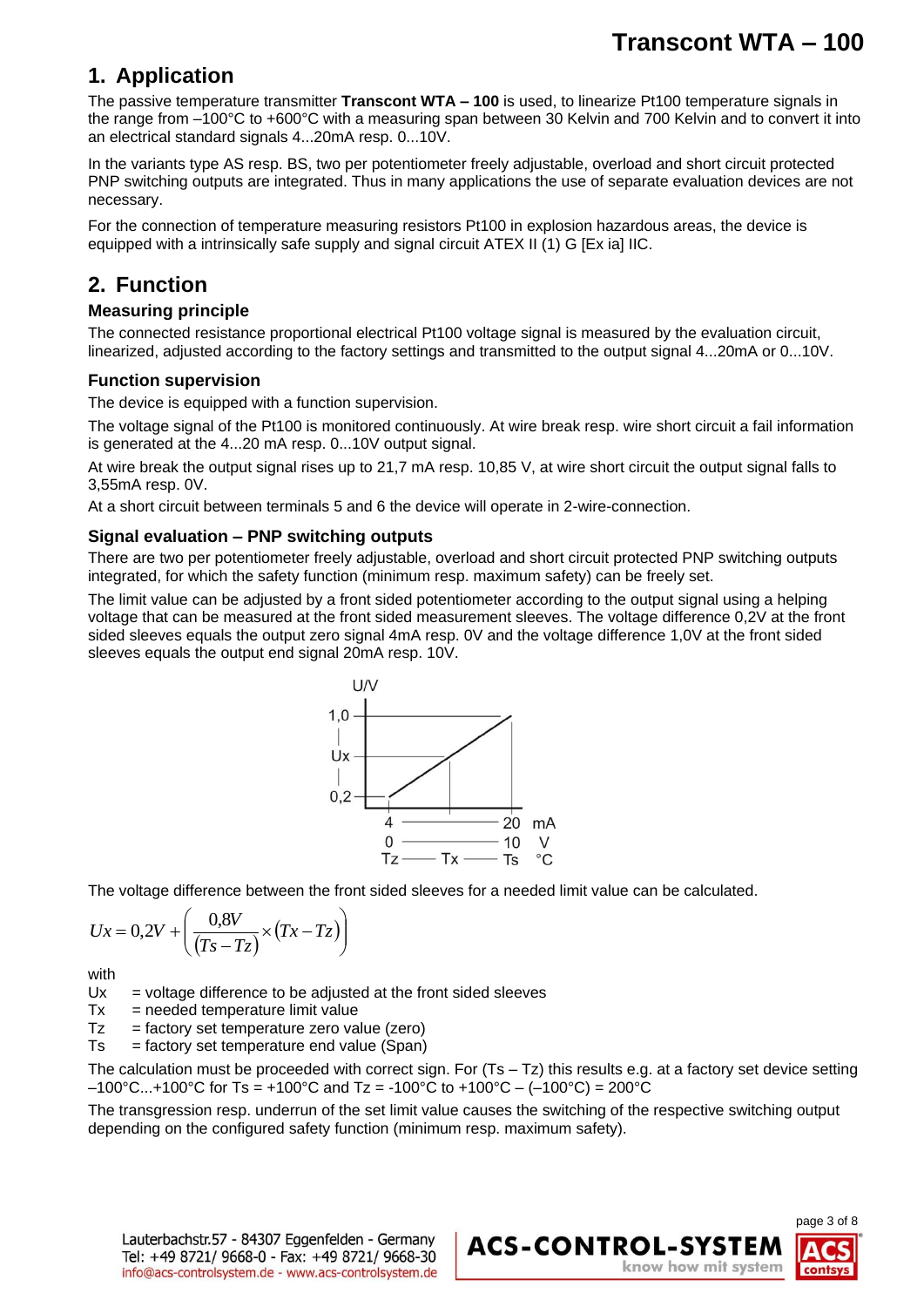#### **Safety function**

The safety function defines the operation principle of the output.

- 
- Maximum safety: The output switches off, if the switching level is exceeded or the power supply fails.
- 

 Minimum safety: The output switches off, if the switching level is underrun or the power supply fails.



The configuration of the safety function per switching output is carried out by jumper, inside the device. For configuration release the upper housing part at top and bottom side behind the terminals by using a screwdriver and pull it out of the housing. Drop-in pin's avoid a complete pulling out. Following the respective jumper can be set according to the desired functions to MAX or MIN.

### <span id="page-3-0"></span>**3. Safety notes**

Each person that is engaged with inauguration and operation of this device, must have read and understood this technical manual and especially the safety notes.



Installation, electrical connection, inauguration and operation of the device must be made by a qualified employee according to the informations in this technical manual and the relevant standards and rules.

The device may only be used within the permitted operation limits that are listed in this technical manual. Every use besides these limits as agreed can lead to serious dangers.

The device meets the legal requirements of all relevant EC directives.



#### **Safety notes for electrical operating supplies for explosive hazardous areas**

If a device is installed and operated in explosive hazardous areas, the general Ex construction standards (DIN EN 60079-14, VDE0165), this safety notes and the enclosed EC conformity certificate must be observed. The installation of explosive hazardous systems must be carried out principally by specialist staff.

The device meets the classification:

### **II (1) G [Ex ia] IIC Ga resp. II (2) G [Ex ib] IIC Gb**

The device is conceived for measurement of temperatures in explosive hazardous areas, that needs devices of category 1. The measured medium may also be combustible gases, vapors, liquids and dusts.

The permissible maximum values for U<sub>i</sub>, I<sub>i</sub> and P<sub>i</sub> are equal for variants. To this there must be paid especially attention in the case of combining more intrinsically safe circuits at the variant B0 with voltage output 0...10V and at the variants AS und BS with PNP switching outputs. The rules for combination of intrinsically safe circuits must be applied.

The device is a affiliated operating supply and may only be used outside explosion hazardous areas.



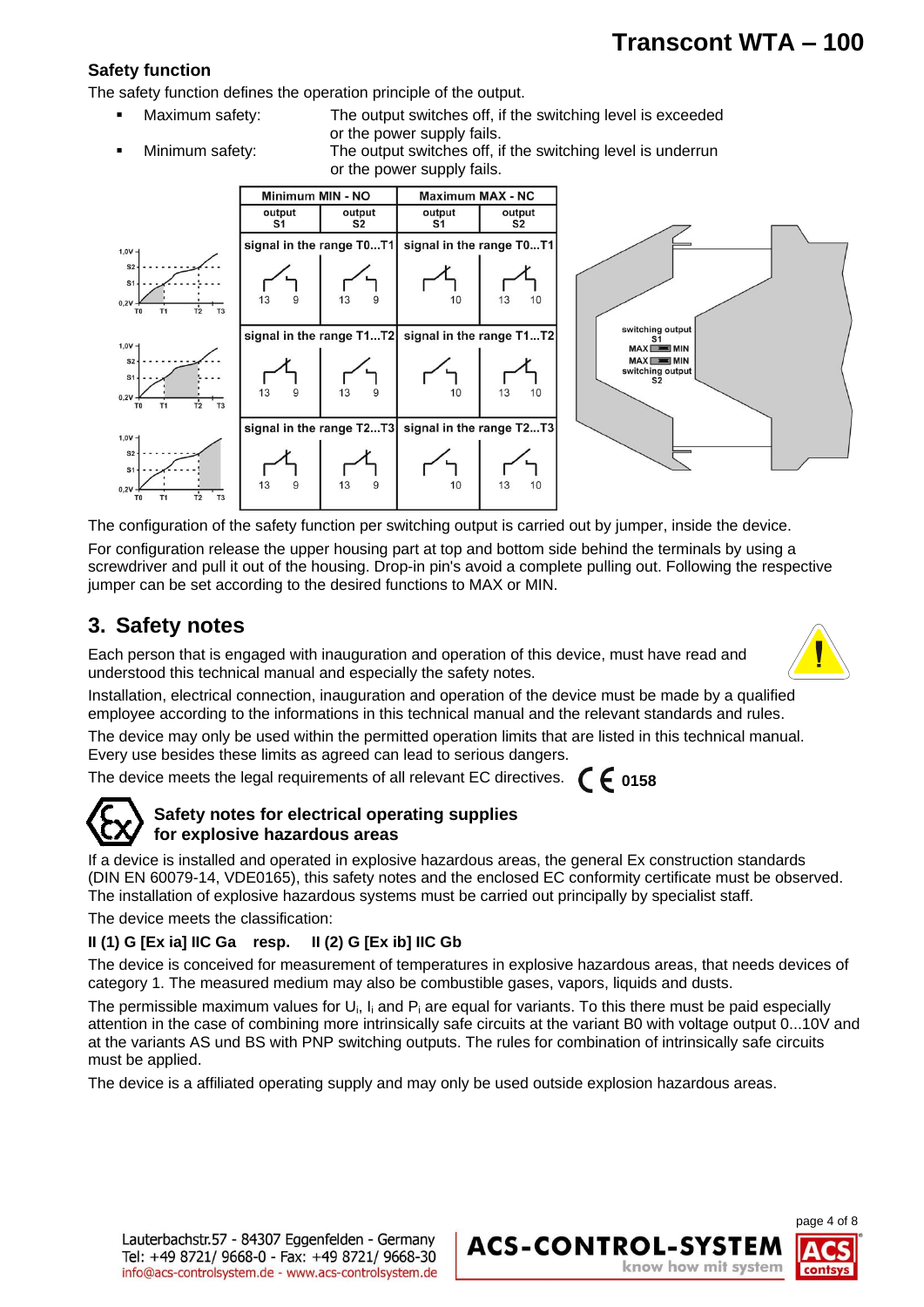### <span id="page-4-0"></span>**4. Installation**

The device is conceived for vertical installation on a standard fastening rail acc. to DIN EN 60715 TH 35-7,5 resp. TH35-15. **gg**  $-22.5-$ 



The device must be installed protected against dust and humidity, e.g. in control stations or in a suitable protection housing with a minimum protection classification IP55 acc. to DIN EN 60529.

The devices must be installed wheather and stroke protected, ideally at places without direct solar radiation. This is especially important in warm climatic regions.

### <span id="page-4-1"></span>**5. Electrical connection**

The electrical connection of the device must be carried out according to the respective country specific standards. Incorrect installation or adjustment could cause applicationally conditioned risks.

For inauguration it is suggested, to deactivate all connected control devices, to avoid unwanted control reactions.

Measuring input and signal output resp. both PNP switching outputs are not galvanically isolated from each other.

For the connection cable between the device and the Pt100 resp. connected devices a standard installation cable or multi-wire cable for measuring intends with a maximum of 25  $\Omega$  per wire can be used. For the connection use only suitable cables, that fulfills the requirements e.g. regarding temperature, chemical resistance or laying at the place of installation.

The use of a shielded signal cable is recommended, if strong electromagnetic influences could happens, e.g. due to machines or radio equipment. In that case the shielding of the cable should be connected to earth only at the side of the Pt100 resp. of the connected device.

The signal cable should be installed separated from power leading wires.

#### **Connection of the Pt100 – measuring input**

The resistance temperature sensor Pt100 is connected to the head transmitter in 2- or 3-wire-connection. Because the measured Pt100 voltage signal is very small, the resistance of the leads can cause an error source that may not be neglected.

The constant feed current also produces at the resistance of the leads a voltage drop and according to the requirements of the measurement it must be tried to neutralize this measurement error. Using resp. connecting a Pt100 in 3-wire-connection it is possible to completely eliminate the influence of the lead resistance. If a Pt100 in 2-wire-connection is used, the measuring error, that is generated by the lead resistance, will result

in the case of a signal increasement.

#### **Connection scheme**



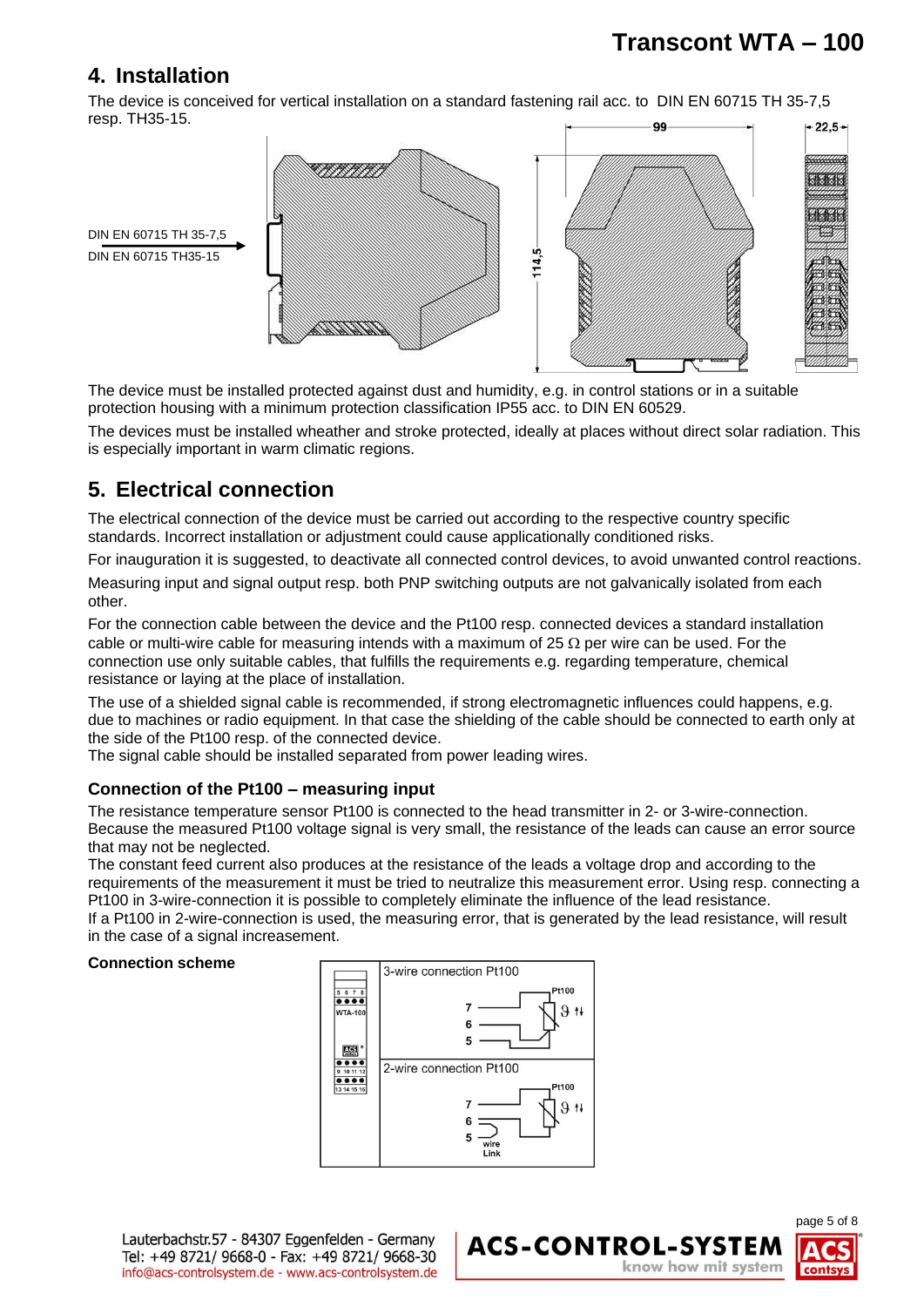#### **Connection supply voltage / signal output / PNP switching output**

The voltage applied to the terminal contacts may not exceed 40 V at the variants A0 / AS resp. 35 V at the variants B0 / BS, to avoid damage of the electronic. All connections are polarity protected.

A load, e.g. the measuring shunt of an evaluation device, in series with a temperature transmitter of the variant A0 / AS with 4...20 mA current signal in 2-wire-technology reduces the supply voltage available at the temperature transmitter.

This results in a maximum value for this resistor, where a correct function is still possible.

The maximum load at signal current 20mA results from:

$$
R_L = \frac{(V_s - 8.5V)}{20mA}
$$
 with V<sub>s</sub> = applying supply voltage.



The graph besides shows the characteristics for the resistor values at 24 V and 40 V.

Inductive loads at the pnp switching outputs, e.g. relays or contactors may only be used with a free-wheeling diode or a RC protection circuit to avoid high voltage peaks.

The loads at the PNP switching outputs will be connected to the +terminal of the supply voltage by a semiconductor switch contactless and by this bounce-free. At an activated switching state a positive signal near supply voltage is feed to the outputs.

At deactivated switching state and at failure of supply voltage the semiconductor switch is shut off.

The PNP switching outputs are current limited to 0,2...0,25 A and are overload and short circuit protected.

#### **Connection scheme**



### <span id="page-5-0"></span>**6. Maintenance**

<span id="page-5-1"></span>The device is free of maintenance.

### **7. Repair**

<span id="page-5-2"></span>A repair may only be carried out by the manufacturer. When sending back the device, add a note with the description of the error and the application.

Lauterbachstr.57 - 84307 Eggenfelden - Germany Tel: +49 8721/ 9668-0 - Fax: +49 8721/ 9668-30 info@acs-controlsystem.de - www.acs-controlsystem.de



## **Transcont WTA – 100**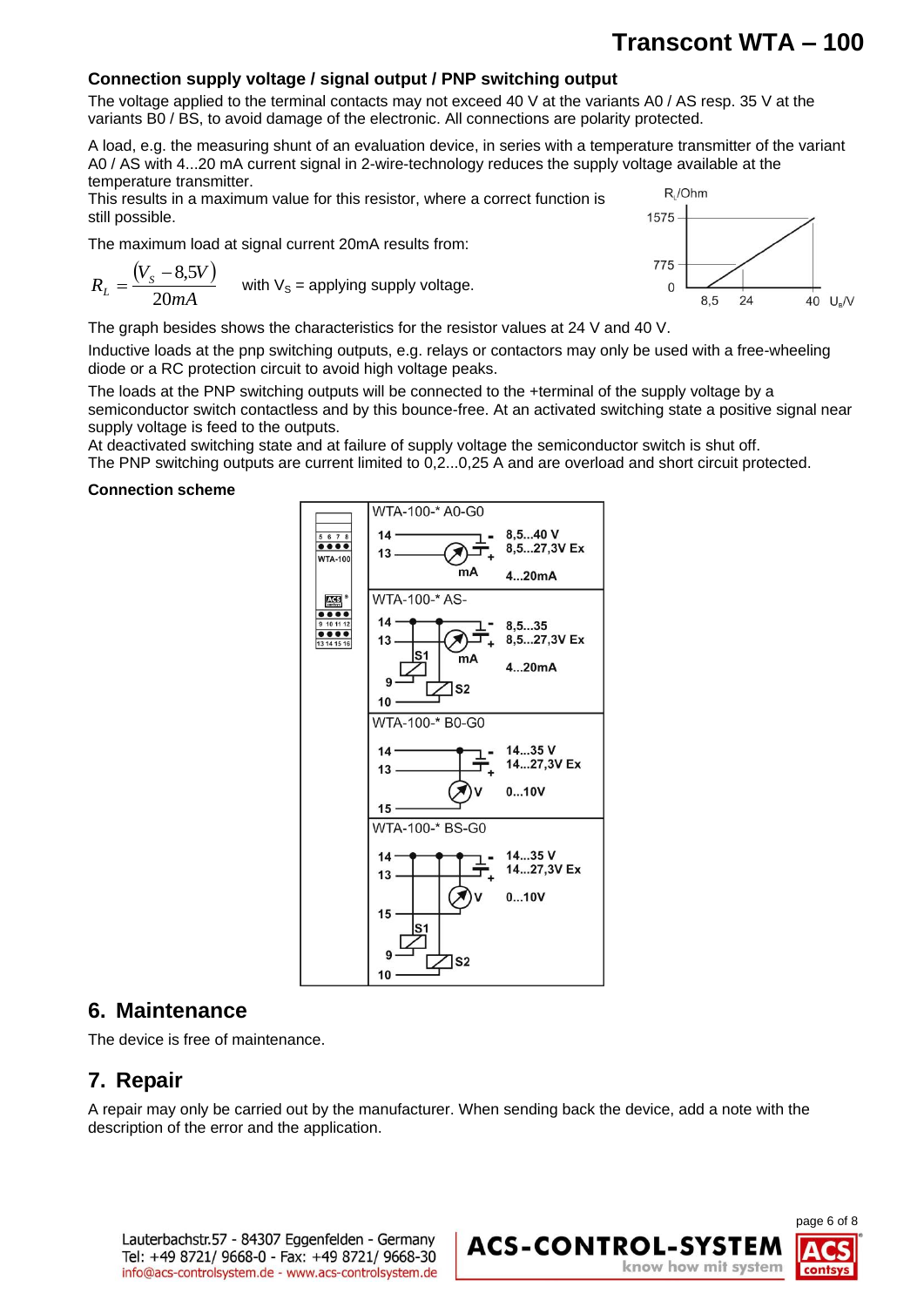### **8. Technical data**

#### **Auxiliary power supply**

| Permitted supply voltage:                                                   | Reverse polarity protected<br>Variant A0/AS<br>Variant B0/BS                                                                                                                   | 8,540 V DC<br>1435 V DC |                       | Ex 8,527,3 V DC<br>Ex 1427,3 V DC                                                               |  |
|-----------------------------------------------------------------------------|--------------------------------------------------------------------------------------------------------------------------------------------------------------------------------|-------------------------|-----------------------|-------------------------------------------------------------------------------------------------|--|
| Ripple voltage:                                                             | $\leq$ 2 V <sub>PP</sub> condition: within the permitted supply voltage range                                                                                                  |                         |                       |                                                                                                 |  |
| Supply current:                                                             | 2-wire-technology<br>3-wire-technology                                                                                                                                         | 010V                    |                       | 420 mA $\leq$ 22 mA PNP switching outputs no load<br>$\leq$ 10 mA PNP switching outputs no load |  |
| <b>Signal input</b>                                                         |                                                                                                                                                                                |                         |                       |                                                                                                 |  |
| Temperature resistor Pt100:                                                 |                                                                                                                                                                                |                         |                       | 3- / 2-wire-connection, temperature linear, meas. current 2 x 0,5mA ± 0,2mA                     |  |
| Measuring signal range:                                                     | -100°C+600°C, dependent on settings resp. configuration                                                                                                                        |                         |                       |                                                                                                 |  |
| Wire resistance:                                                            | $\leq 40 \Omega$ per wire                                                                                                                                                      |                         |                       |                                                                                                 |  |
| Signal output 420mA                                                         |                                                                                                                                                                                |                         |                       |                                                                                                 |  |
| Direct current:                                                             | Linear characteristic from 3,55 mA  20,7 mA, 2-wire-technology                                                                                                                 |                         |                       |                                                                                                 |  |
| Error monitoring input:                                                     | Output signal 20,7 mA at wire break<br>Output signal 3,55 mA at short circuit terminals 5/7 resp. 6/7<br>Measurement in 2-wire-connection at short circuit terminals 5/6       |                         |                       |                                                                                                 |  |
| Permitted load:                                                             | $R_L$ max = $(V_S - 8.5) / 20$ mA                                                                                                                                              |                         |                       |                                                                                                 |  |
| Minimum delay time:                                                         | $\leq$ 2 ms                                                                                                                                                                    |                         |                       |                                                                                                 |  |
| Signal output 010V                                                          |                                                                                                                                                                                |                         |                       |                                                                                                 |  |
| Direct voltage:                                                             | Linear characteristic from $\leq 0.01$ V  10.35 V, 3-wire-technology                                                                                                           |                         |                       |                                                                                                 |  |
| Error monitoring input:                                                     | Output signal 10,85 V at wire break<br>Output signal $\leq 0.01$ V at short circuit terminals 5/7 resp. 6/7<br>Measurement in 2-wire-connection at short circuit terminals 5/6 |                         |                       |                                                                                                 |  |
| Permitted load:                                                             | $R_L \ge 2500 \Omega$ , equals 4 mA at signal 10 V, current limited                                                                                                            |                         |                       |                                                                                                 |  |
| Minimum delay time:                                                         | $\leq$ 2 ms                                                                                                                                                                    |                         |                       |                                                                                                 |  |
| <b>PNP switching outputs</b>                                                |                                                                                                                                                                                |                         |                       |                                                                                                 |  |
| Function <sup>2)</sup> :                                                    | 2x PNP switching to $+V_s$<br>Function NO/NC configurable by jumper<br>Adjustment 0%100% by multi-turn potentiometer, hysteresis $1\% \pm 0.25\%$                              |                         |                       |                                                                                                 |  |
| Output voltage:                                                             | $V_{\text{OUT}} \geq +V_{\text{s}} - 1.5 V$                                                                                                                                    |                         |                       |                                                                                                 |  |
| Output current:                                                             | $\leq$ 250 mA, min. 200 mA                                                                                                                                                     |                         |                       | current limited, short circuit protected                                                        |  |
| Rise up time:                                                               | $\leq 700 \,\mu s$                                                                                                                                                             |                         |                       | output load $\leq$ 3000 $\Omega$ resp. $\geq$ 4,5 mA                                            |  |
| Delay time:                                                                 | $\leq$ 2 ms                                                                                                                                                                    |                         |                       |                                                                                                 |  |
| Switching cycles:                                                           | $\geq 100.000.000$                                                                                                                                                             |                         |                       |                                                                                                 |  |
| <b>Measuring accuracy</b>                                                   |                                                                                                                                                                                |                         |                       |                                                                                                 |  |
| Accuracy <sup>2) 8) 12)</sup> :                                             | ≤ 0,2K or 0,1%                                                                                                                                                                 |                         | higher value is valid |                                                                                                 |  |
| Characteristic deviation $^{3) 5) 8) 12}$ .                                 | $\leq 0,1\%$                                                                                                                                                                   |                         |                       |                                                                                                 |  |
| Temperature deviation $^{2)}$ 8) 12).                                       | $\leq 0.05\%$ / 10K                                                                                                                                                            |                         |                       |                                                                                                 |  |
| Long term drift $^{2)}$ 8) 12):                                             | $\leq \pm 0.1$ K / year or 0.05% / year                                                                                                                                        |                         | higher value is valid |                                                                                                 |  |
| Influence of output load <sup>13)</sup> :                                   | $\leq$ 0,02% / 100 $\Omega$                                                                                                                                                    |                         |                       |                                                                                                 |  |
| Influence of supply voltage $^{8}$ , $^{12}$ , $^{13}$ : $\leq$ 0,02% / 10V |                                                                                                                                                                                |                         |                       |                                                                                                 |  |
|                                                                             |                                                                                                                                                                                |                         |                       |                                                                                                 |  |

<sup>2)</sup> Referring to nominal measuring span resp. full scale (FS)<br><sup>3)</sup> Nonlinearity + Hysteresis + Reproducibility

- $3)$  Nonlinearity + Hysteresis + Reproducibility
- $<sup>5)</sup>$  At limit value adjustment</sup>

- <sup>12)</sup> Higher values for special measuring range<br><sup>13)</sup> Of the nominal output signal span 16mA/10
- Of the nominal output signal span 16mA/10V



 $\frac{8}{12}$  At reference conditions